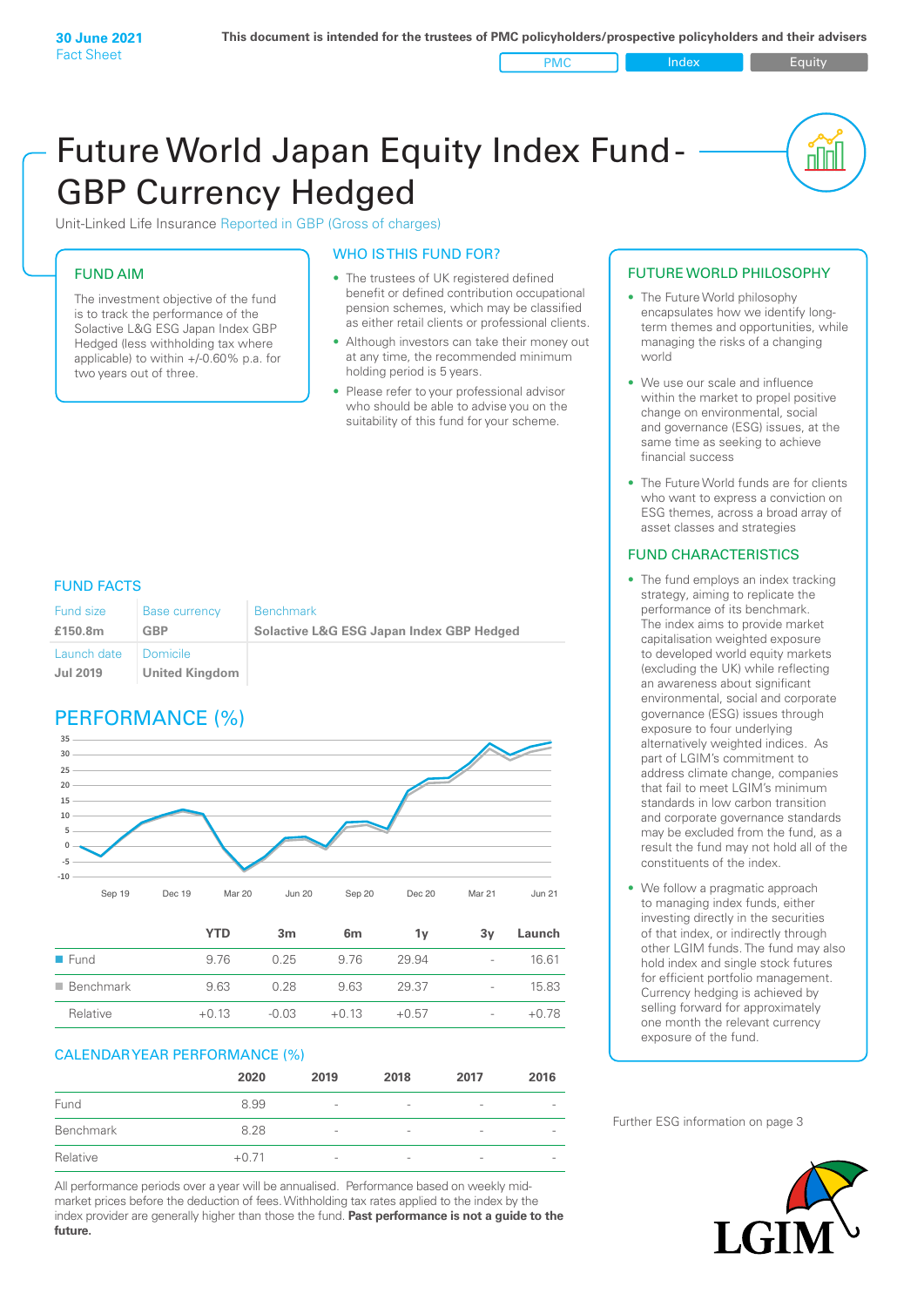### Future World Japan Equity Index Fund - GBP Currency Hedged

Unit-Linked Life Insurance Reported in GBP (Gross of charges)

### PORTFOLIO BREAKDOWN

All data source LGIM unless otherwise stated. Totals may not sum due to rounding. In order to minimise transaction costs, the Fund will not always own all the assets that constitute the index and on occasion it will own assets that are not in the index. The number of fund holdings can differ from the index due to corporate events and proxy holdings.



### SECTOR (%)

| Consumer Cyclical           | 25.1 |
|-----------------------------|------|
| Consumer Non-cyclical       | 21.2 |
| $\blacksquare$ Industrials  | 19.1 |
| ■ Communications & Tech     | 16.1 |
| <b>Banks (Equity)</b>       | 5.0  |
| $\blacksquare$ Property     | 45   |
| Commodities                 | 34   |
| Insurance (Equity)          | 28   |
| Financial Services (Equity) | 2.2  |
| $\Box$ Other                | 0.5  |
|                             |      |

#### COUNTRY (%)

Japan 100.0

MARKET CAPITALISATION (%) TOP 10 HOLDINGS (%)

| $\blacksquare$ Large | 80.1 |
|----------------------|------|
| $\blacksquare$ Mid   | 171  |
| $\blacksquare$ Small | 2.8  |

■ Top 10 holdings 27.7% Rest of portfolio 72.3% No. of holdings in fund 322 No. of holdings in index 338

| <b>Toyota Motor Corp</b>       | 55             |
|--------------------------------|----------------|
| Sony Group Corp                | 44             |
| Recruit Holdings Co Ltd        | 3 O            |
| Softbank Group Corp            | 27             |
| <b>Tokyo Electron Ltd</b>      | 23             |
| Takeda Pharmaceutical Co Ltd   | 2 <sub>1</sub> |
| Nidec Corp                     | 2.0            |
| Mitsubishi UFJ Financial Group | 19             |
| Nintendo                       | 19             |
| Fast Retailing Co Ltd          | 19             |
|                                |                |



25-Years

The Index Fund Management team comprises 25 fund managers, supported by two analysts. Management oversight is provided by the Global Head of Index Funds. The team has average industry experience of 15 years, of which seven years has been at LGIM, and is focused on achieving the equally important objectives of close tracking and maximising returns.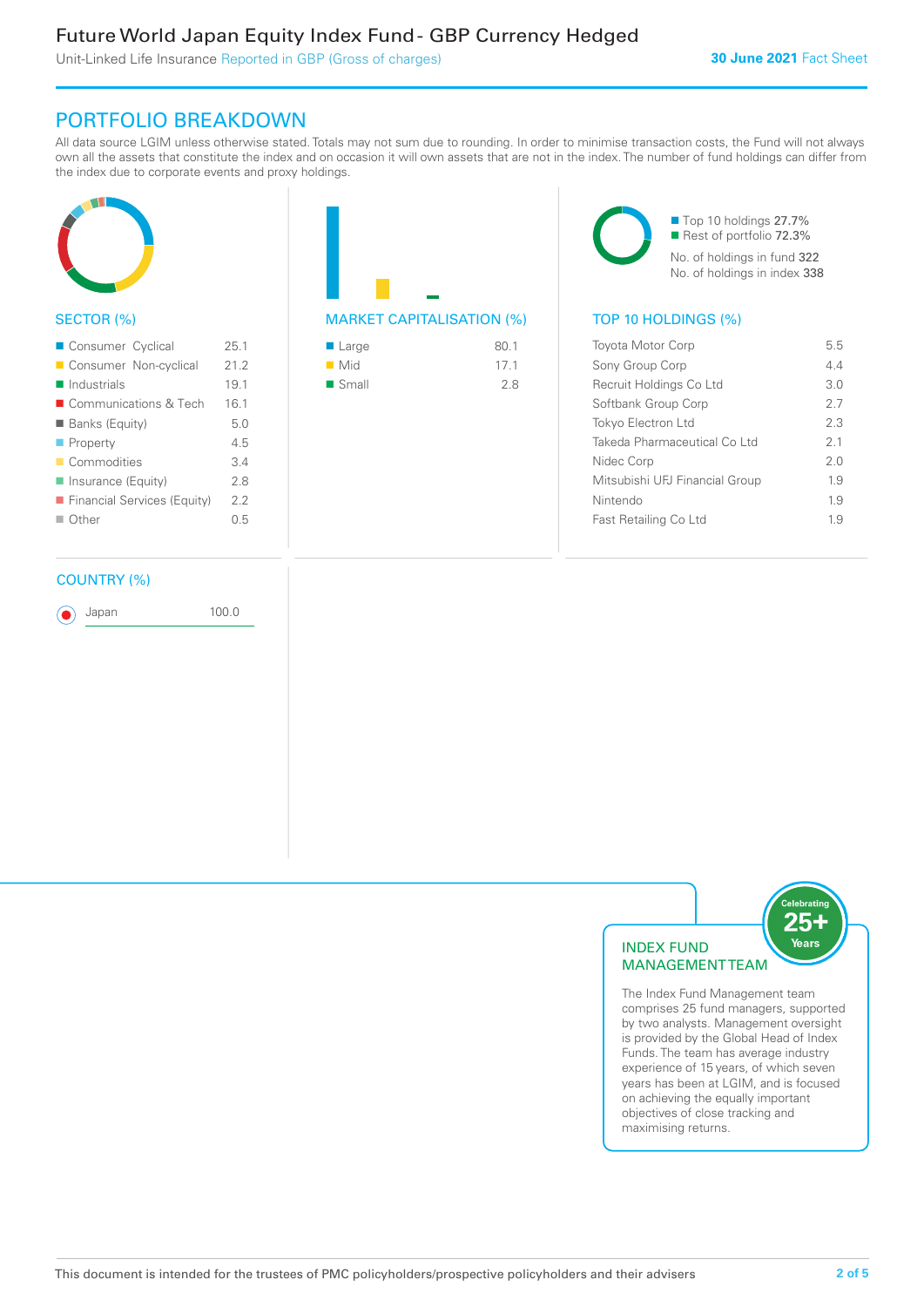Unit-Linked Life Insurance Reported in GBP (Gross of charges)

**42**

ESG score of index

## ESG COMMITMENT

**/100 /100**

From diesel emissions to oil spills, there have been many tangible examples in recent years of how failures in the way companies are run can have a harmful impact on the environment, society and investor returns. We believe responsible investing can mitigate the risk of such outcomes and has the potential to improve returns through the integration of environmental, social and governance (ESG) considerations, active ownership and longterm thematic analysis.

#### ESG SCORE

We score companies based on environmental, social and governance factors. We use these scores to design ESG-aware tilted indices which invest more in those companies with higher scores and less in those which score lower, while retaining the investment profile of a mainstream index. The ESG Score is aligned to our engagement and voting activities. As a result, this portfolio has an aggregate ESG Score of **48** versus a mainstream index of **42.**

In the fund, we invested more in **106 companies with higher scores** and less in **237 companies with lower scores.**

#### ENVIRONMENTAL PERFORMANCE

Carbon dioxide (CO2) is the most significant contributor to greenhouse gas emissions which are driving climate change. Compared to a fund tracking the unadjusted benchmark, the fund will have a different exposure to current and future sources of carbon dioxide emissions.



**48**

ESG score of fund

**96%** Lower carbon reserves intensity than the unadjusted benchmark

#### CARBON RESERVES INTENSITY

Carbon reserves are fossil fuels (coal, oil and gas) which, if burnt, will become the carbon emissions of the future. To meet global climate change targets, the unabated use of fossil fuels is expected to decline over time.

The figures below are a measure of the size of carbon reserves held by the fund's underlying companies.

```
40
Fund
         929
```
Benchmark

Tonnes of CO<sub>2</sub>e<sup>i</sup> per \$1 million **of enterprise value including cash (EVIC)**

The fund has **96%** lower carbon reserves intensityii compared to a fund tracking the unadjusted benchmark.

The difference in carbon reserves intensity means that for every \$1 million invested in the fund, the exposure to carbon reserves through the underlying companies is reduced by an amount equivalent to **889 tonnes of CO<sub>2</sub>e** compared to having invested in the unadjusted benchmark.



**58%** Lower carbon footprint than the unadjusted benchmark

CARBON FOOTPRINT

Following the global Paris Agreement on climate change, companies in all sectors are expected to reduce their emissions to prepare and adapt for a low-carbon economy.



Tonnes of CO<sub>2</sub>e per \$1 million **of EVIC**

The fund has **58%** lower carbon footprint compared to a fund tracking the unadjusted benchmark. Carbon footprint describes the relationship between the carbon emissions of a company and its EVIC<sup>ii</sup>. The difference in carbon footprint means that the fund has selected companies where, for the same level of EVIC, the associated emissionsi<sup>v</sup> are lower by **42 tonnes of CO<sub>2</sub>e** compared to a fund tracking the unadjusted benchmark<sup>v</sup>.

For further information please go to www.lgim.com/esginfo  $\sigma$ 

**The proxy benchmark for this fund is Solactive L&G Japan Index.**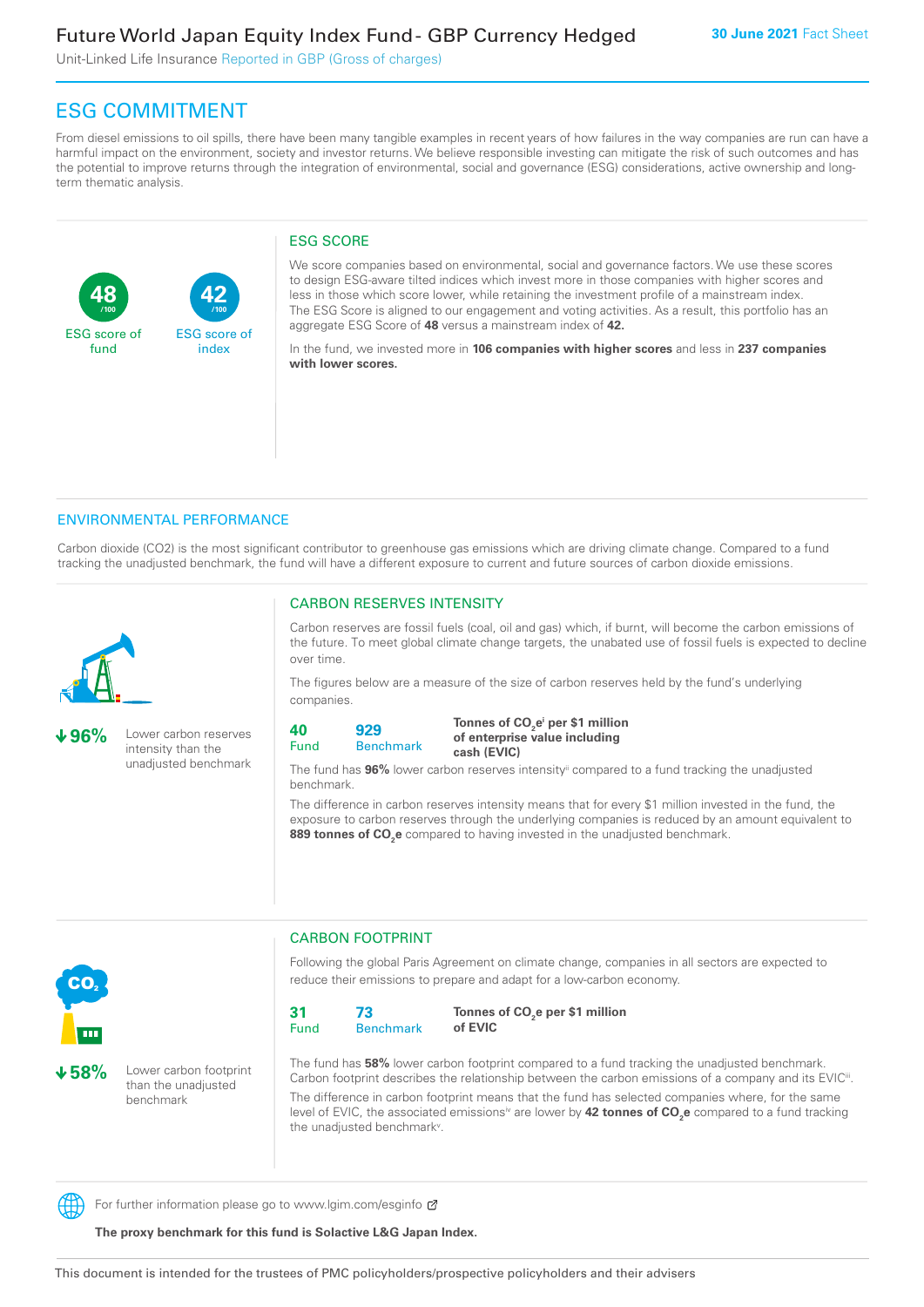### Future World Japan Equity Index Fund - GBP Currency Hedged

Unit-Linked Life Insurance Reported in GBP (Gross of charges)

#### **NOTES**

 $^\mathrm{i}$  Carbon dioxide equivalent (CO<sub>2</sub>e) is a standard unit to compare the emissions of different greenhouse gases.

ii This metric looks at the embedded carbon in the fossil fuel reserves owned by a company, divided by a company's enterprise value (including cash), to adjust for company size. This represents a carbon reserves intensity score for a company.

iii The choice of this metric follows best practice recommendations from the **Task Force on Climate-related Financial Disclosures.**

iv Data on carbon emissions from a company's operations and purchased energy is used.

v This measure is the result of differences in the weights of companies between the index or the fund and the benchmark, and does not depend on the amount invested in the fund. It describes the relative 'carbon efficiency' of different companies in the benchmark (i.e. how much carbon was emitted per unit of sales) or in the fund, not the contribution of an individual investor in financing carbon emissions.

#### **Third Party Disclaimers and Information**

Unless otherwise indicated all data contained in this factsheet is sourced from Legal & General Investment Management Limited. Where this document contains third party data ("Third Party Data"), we cannot guarantee the accuracy, completeness or reliability of such Third Party Data and accept no responsibility or liability whatsoever in respect of such Third Party Data, or in respect of any loss or damage suffered by you, your client or any other party arising in connection with either the provision of Third Party Data or any inaccuracies, errors or omissions, regardless of cause in any Third Party Data.

Where we use third party data within this document, it is never used directly and instead it forms the basis of our own calculations; we do so under licence and with the providers' legal permission.

While all reasonable endeavours are taken to ensure the data provided is accurate, it is important to note that the data providers assume no responsibility for errors or omissions and cannot be held liable for damage arising from our use of their data within our calculations. Information is for recipients' internal use only.

Source: HSBC© HSBC 2021.

Powered by Refinitiv Information.

Powered by Sustainalytics 2021.

Source: ISS.